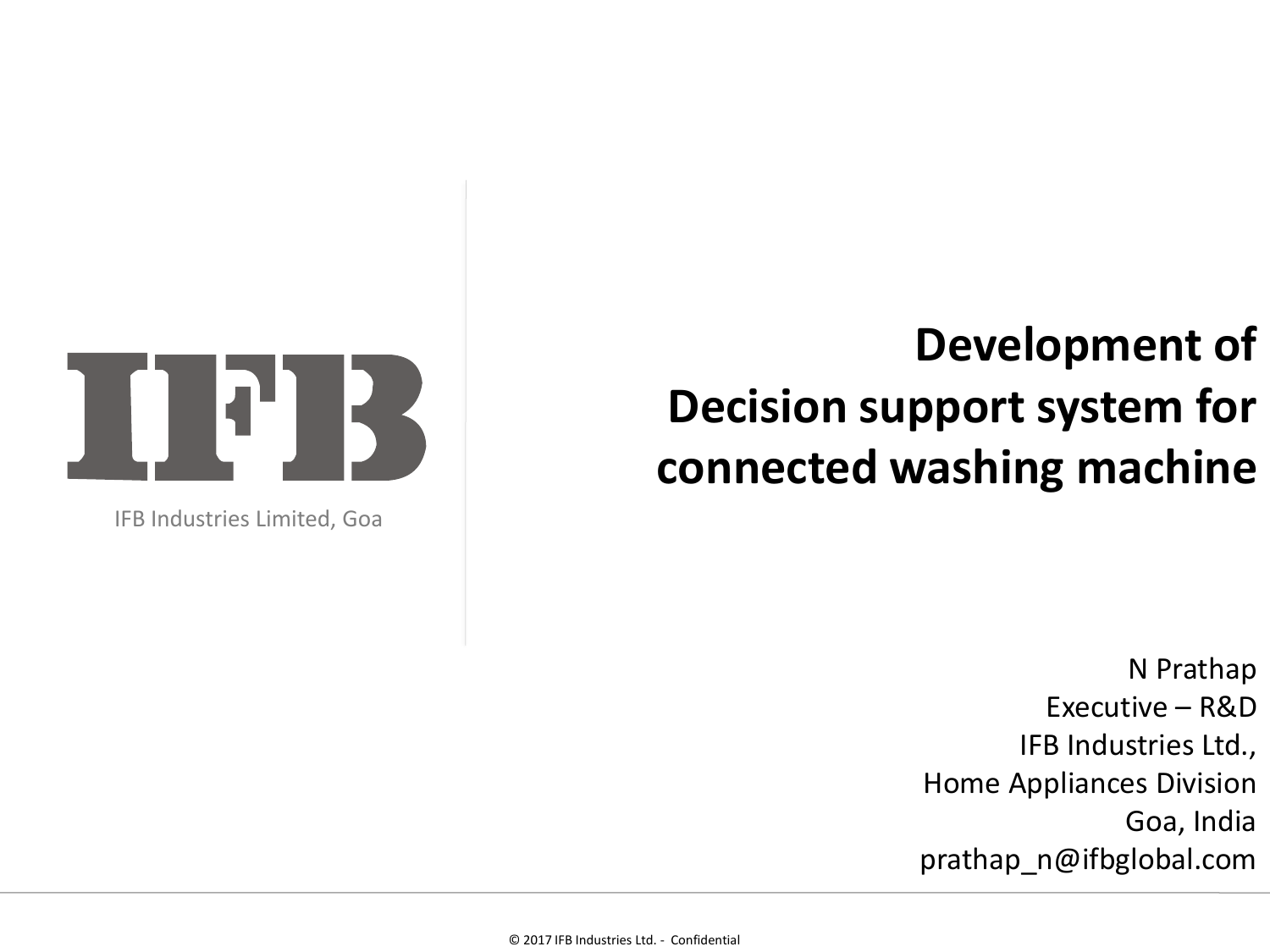### **Background**



Customer feedback gathered over the years.

Washes mixed laundry without segregation 1400 RPM - Numbers are Scary No Knowledge on how it effects wash quality 60 <sup>0</sup> C used for Jeans Wool program used for rough Cloths One program is used for all the washes.

Most users find it difficult to choose program, temperature, spin speed and other options.

Solution: Develop a user friendly interactive system that will help users select appropriate programs in case of uncertainty.

Opportunity:

Once the machine is connected with Bluetooth we get access to faster hardware, touch screen, internet etc. through the smart phone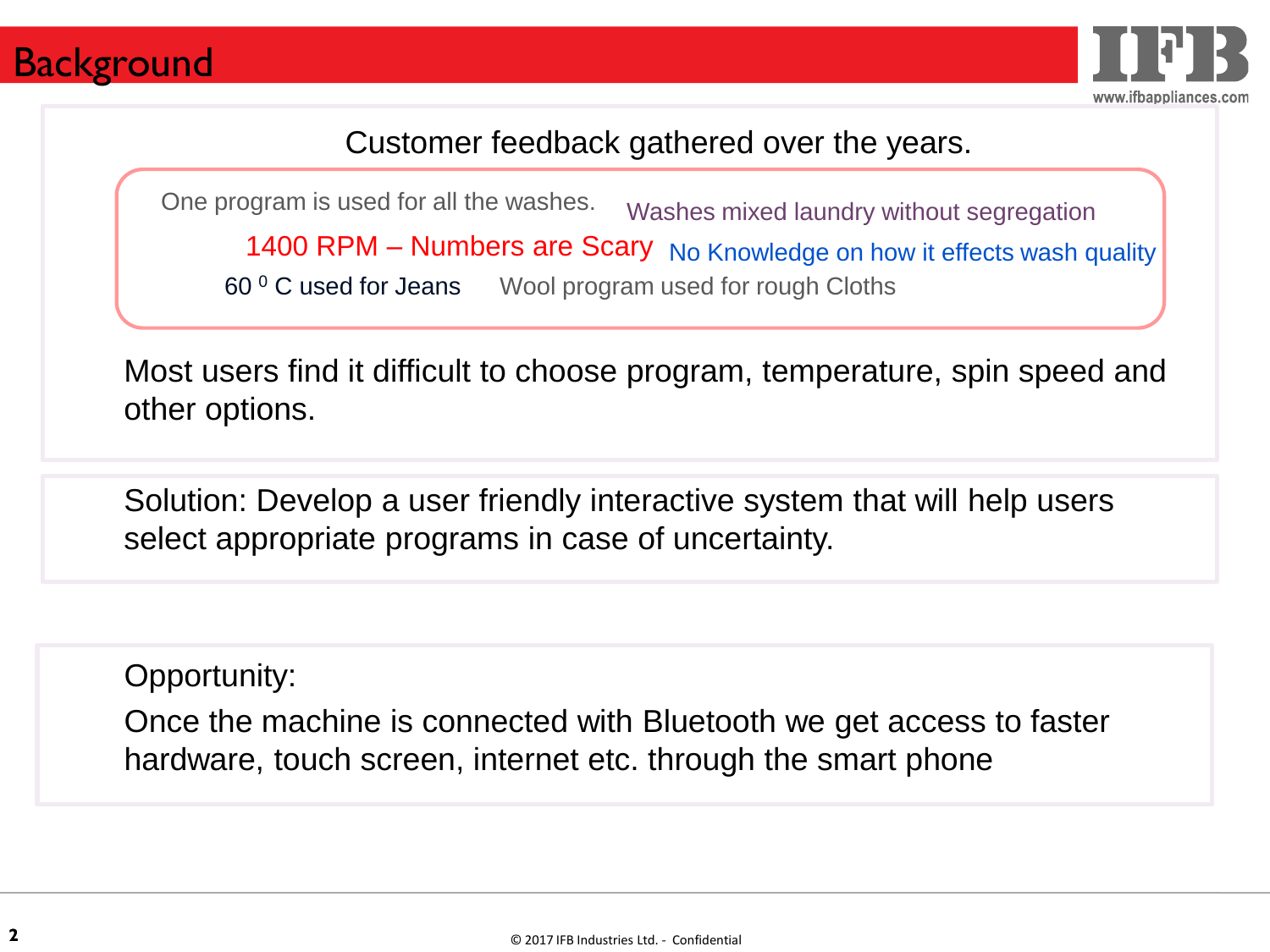



■ This idea was transcended to Android and iOS app that was used for controlling IFB Senorita Smart Washing machine.

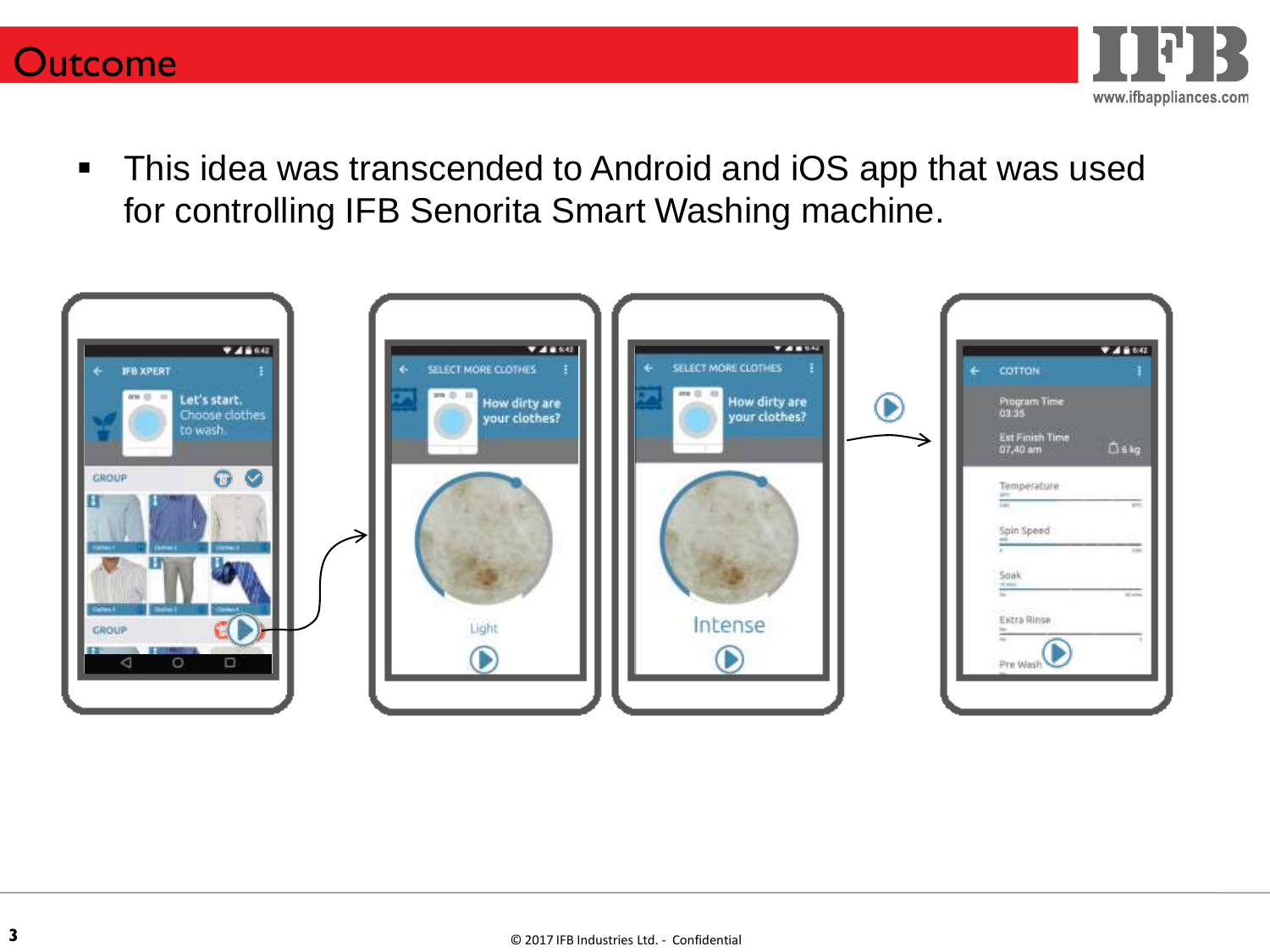### Brief Introduction



- The IFB group celebrates over four decades of technical excellence, leading technology solutions that have touched people's lives
- IFB Launched first connected washing machine that can connect with Smartphone via Bluetooth.

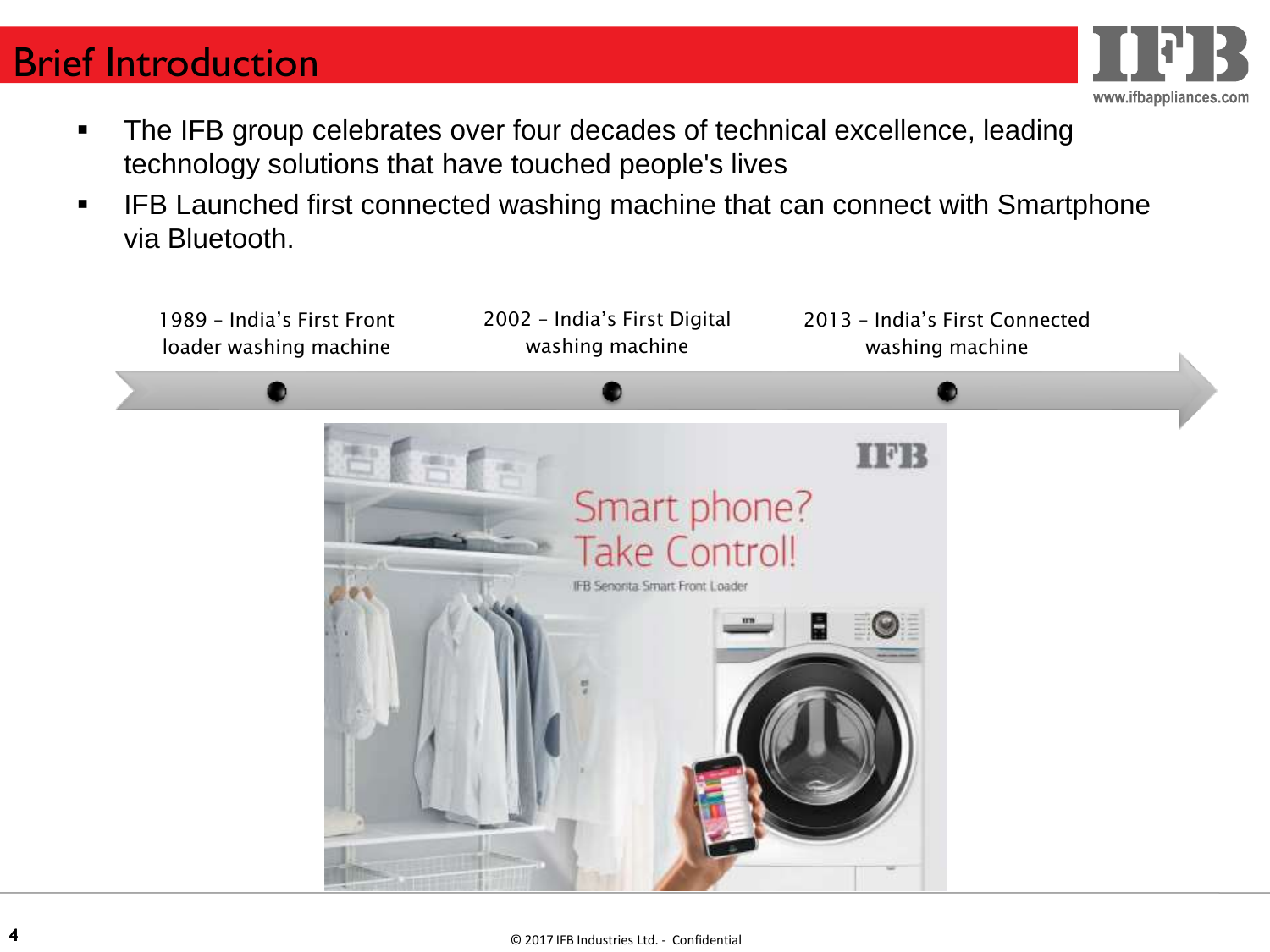## Algorithm design approach

Rule Based System or Expert System is a computer program that solve problems within a specialized domain that ordinarily requires human expertise.

www.ifbappliances.com

■ We decided to capture the reasoning of R&D Engineer (Expert), who designed the wash programs and use it to suggest appropriate programs for user operating the washing machine.

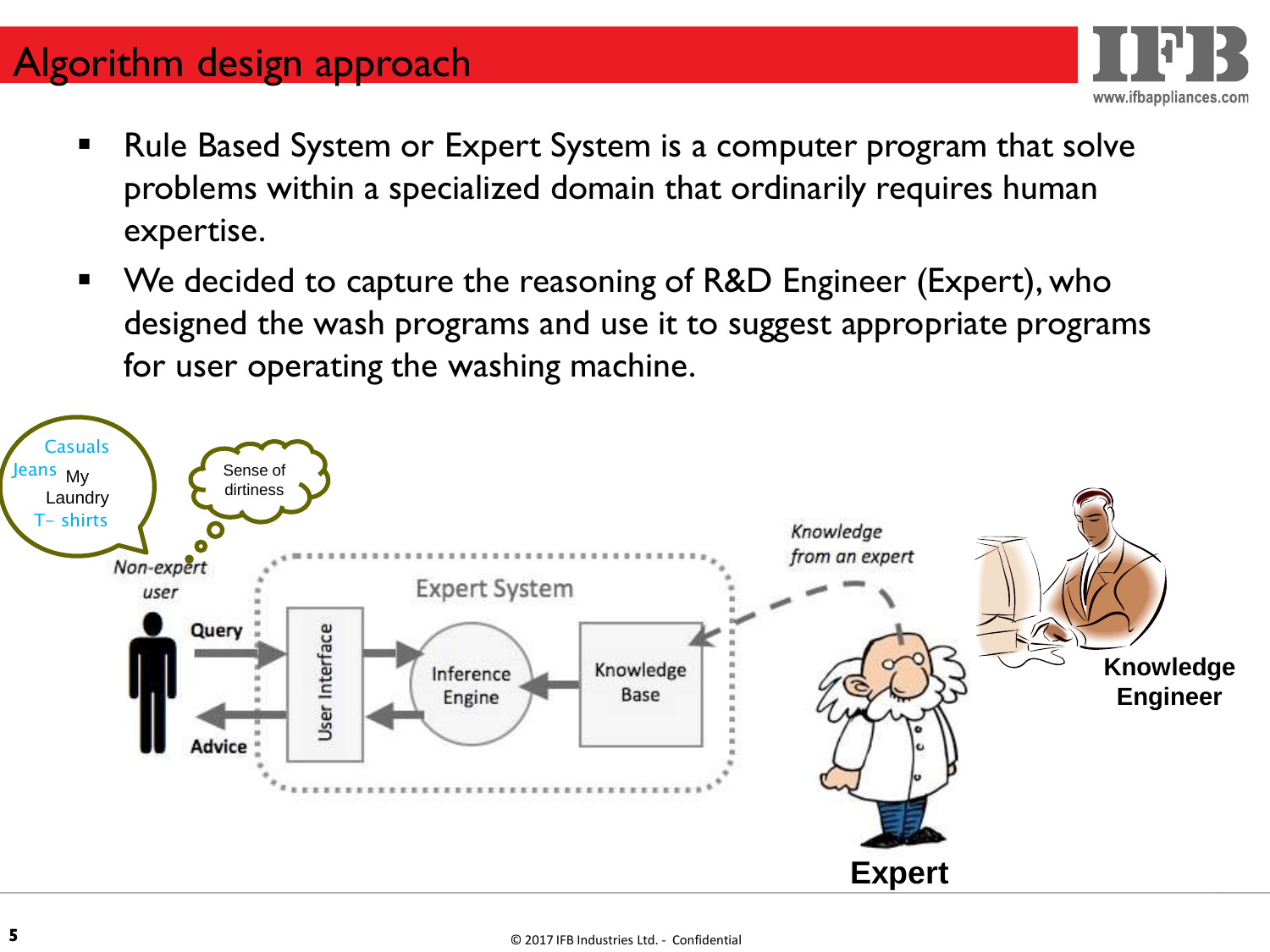## Algorithm design approach

**• Decision trees are known for mirroring human decision making more** closely than other approaches. This way experts can validate the algorithm as it is easily interpretable.

www.ifbappliances.com

■ However, since the query and response in our use cases were fuzzy in nature, we preferred fuzzy inference engine for classification.

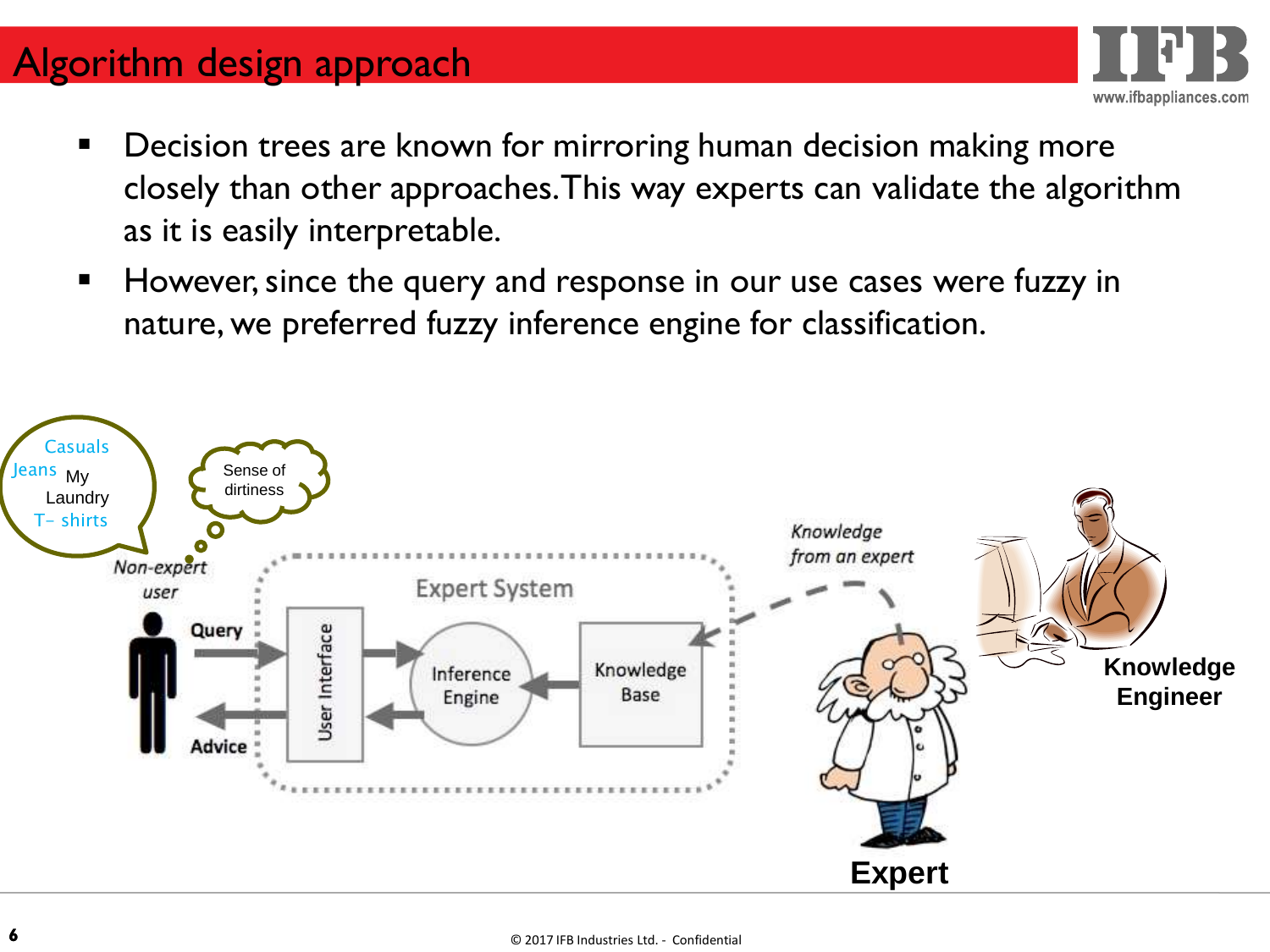#### **Challenges**



Challenge was to integrate user-centered UI design with the design of Inference Engine from the concept phase unto the final product

Limitations

- The design of the knowledge base depended solely on the domain expertise.
- **E** If the user interface relays inappropriate interpretation of user query, then the rest of the system cannot give suitable suggestion.

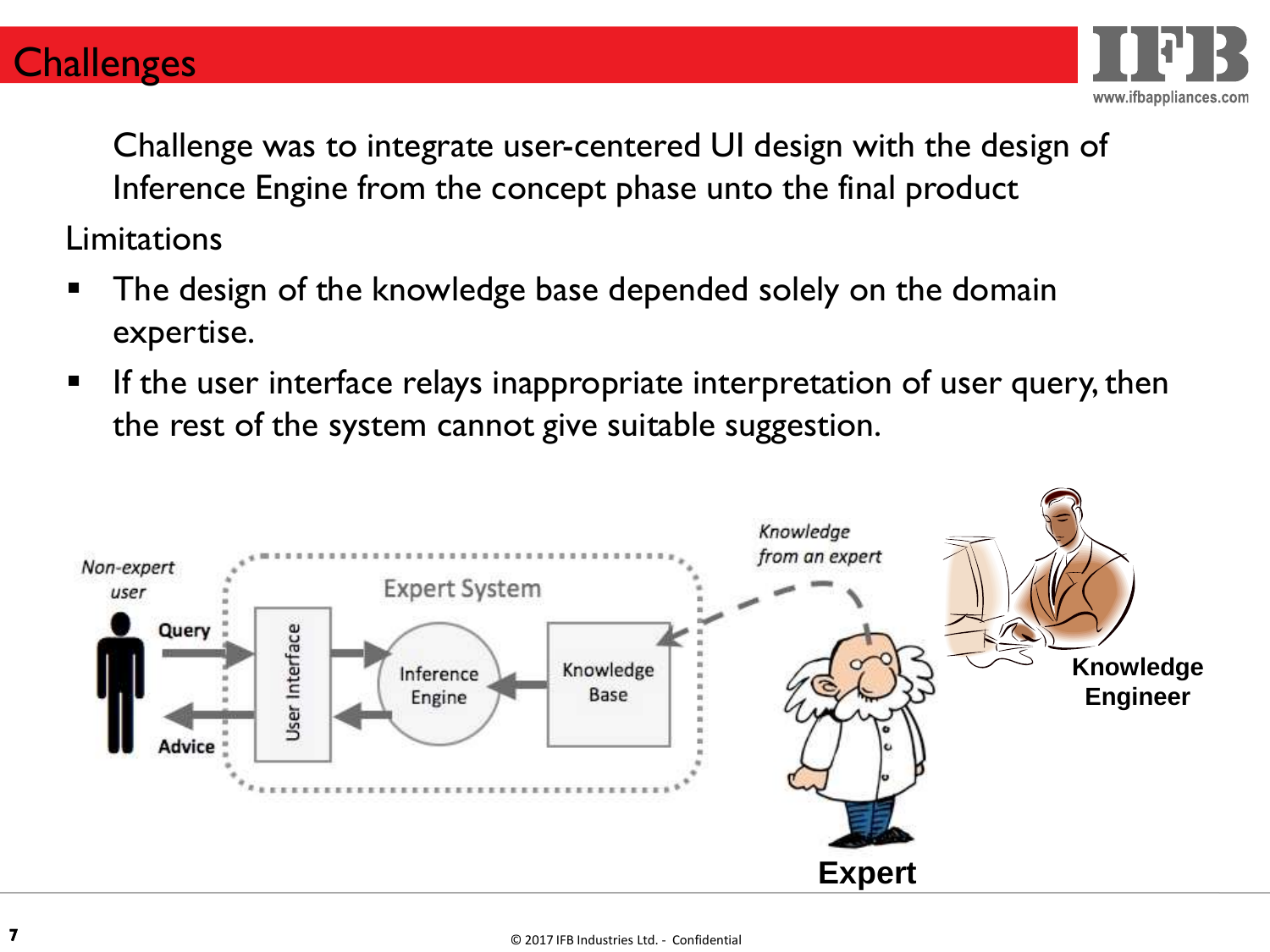#### Tools Used

www.ifbappliances.com

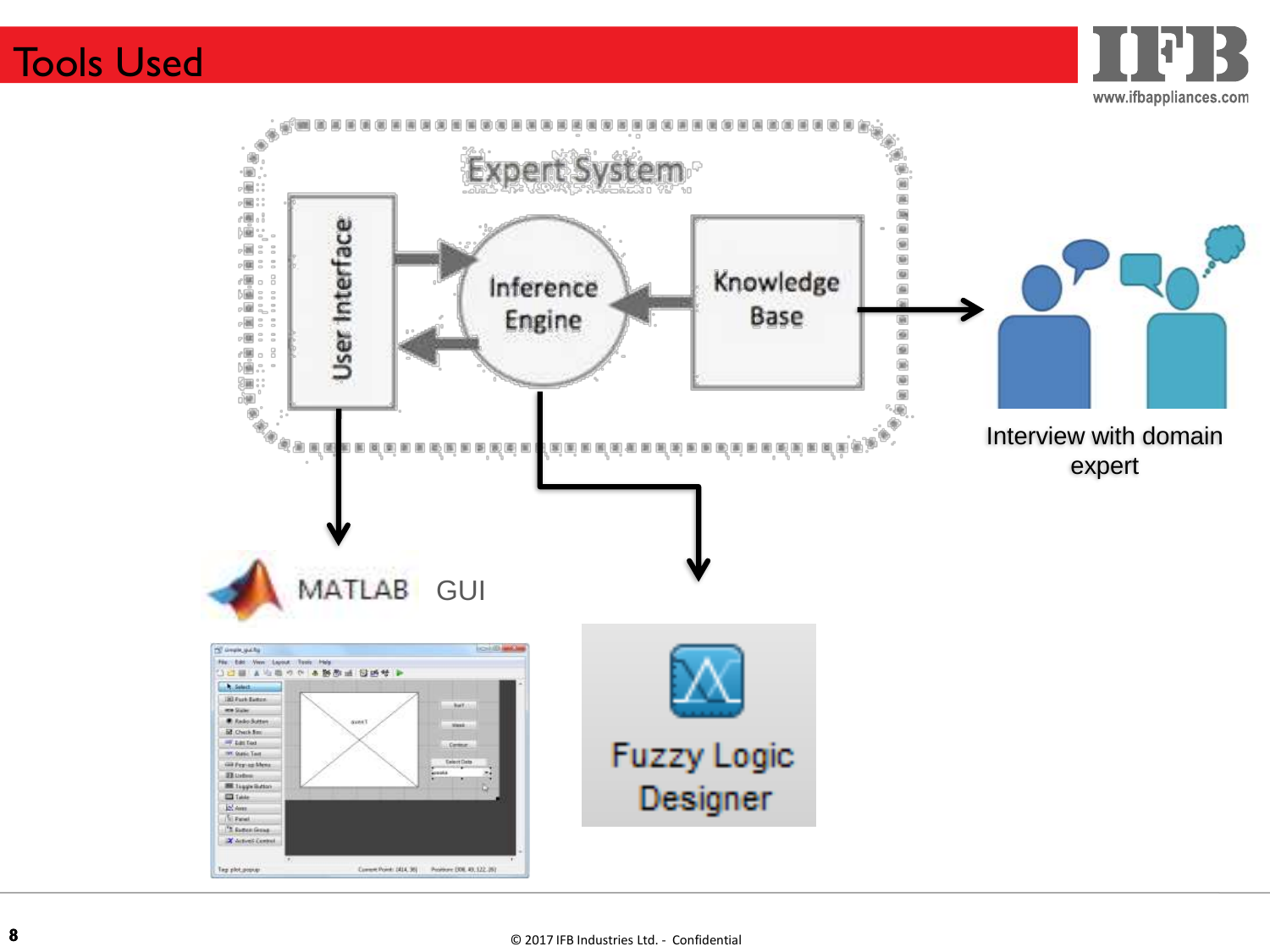



**EXEL FUZZY logic designer allowed domain expert to understand and validate the** rules and the responses very quickly.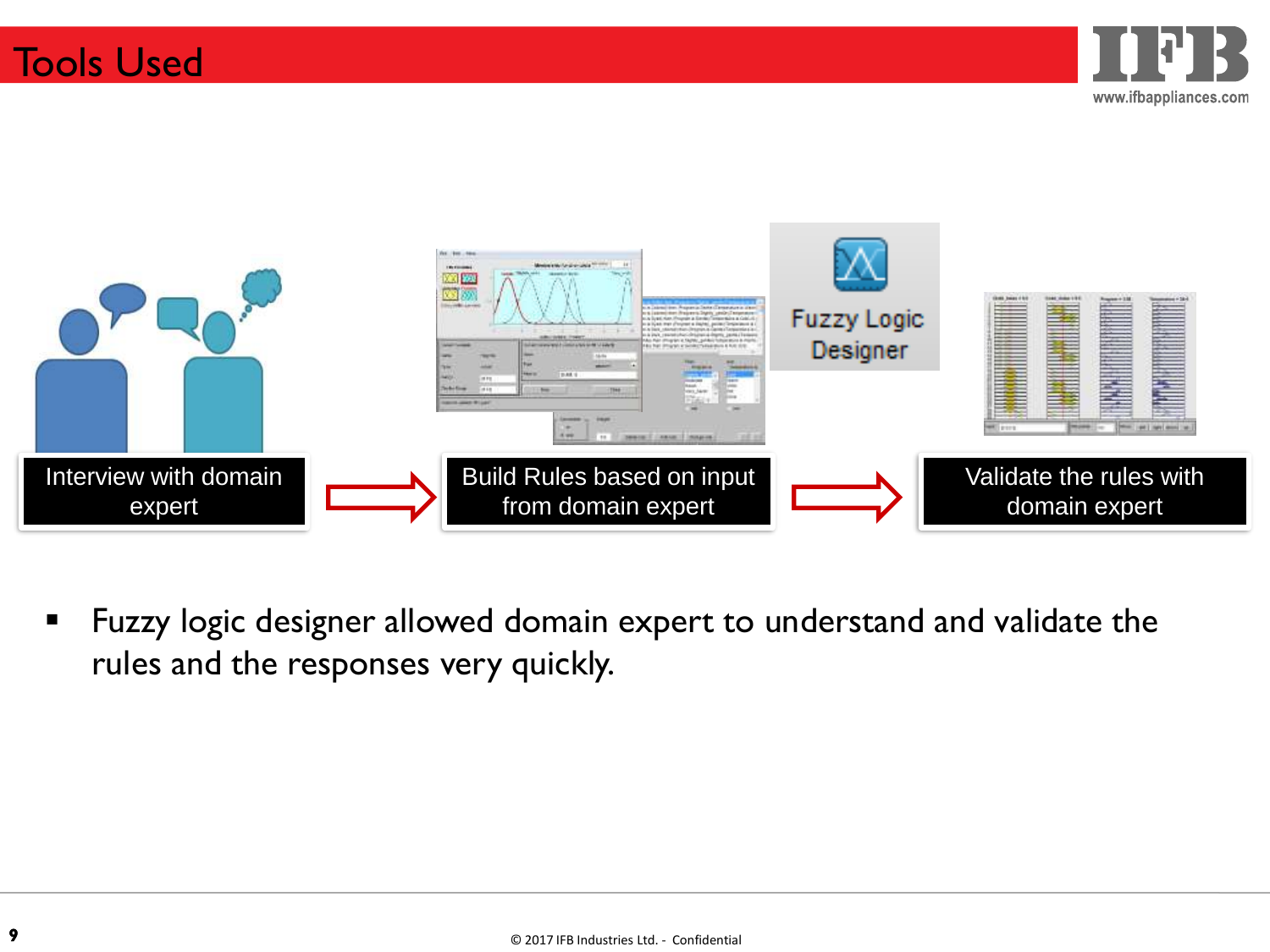

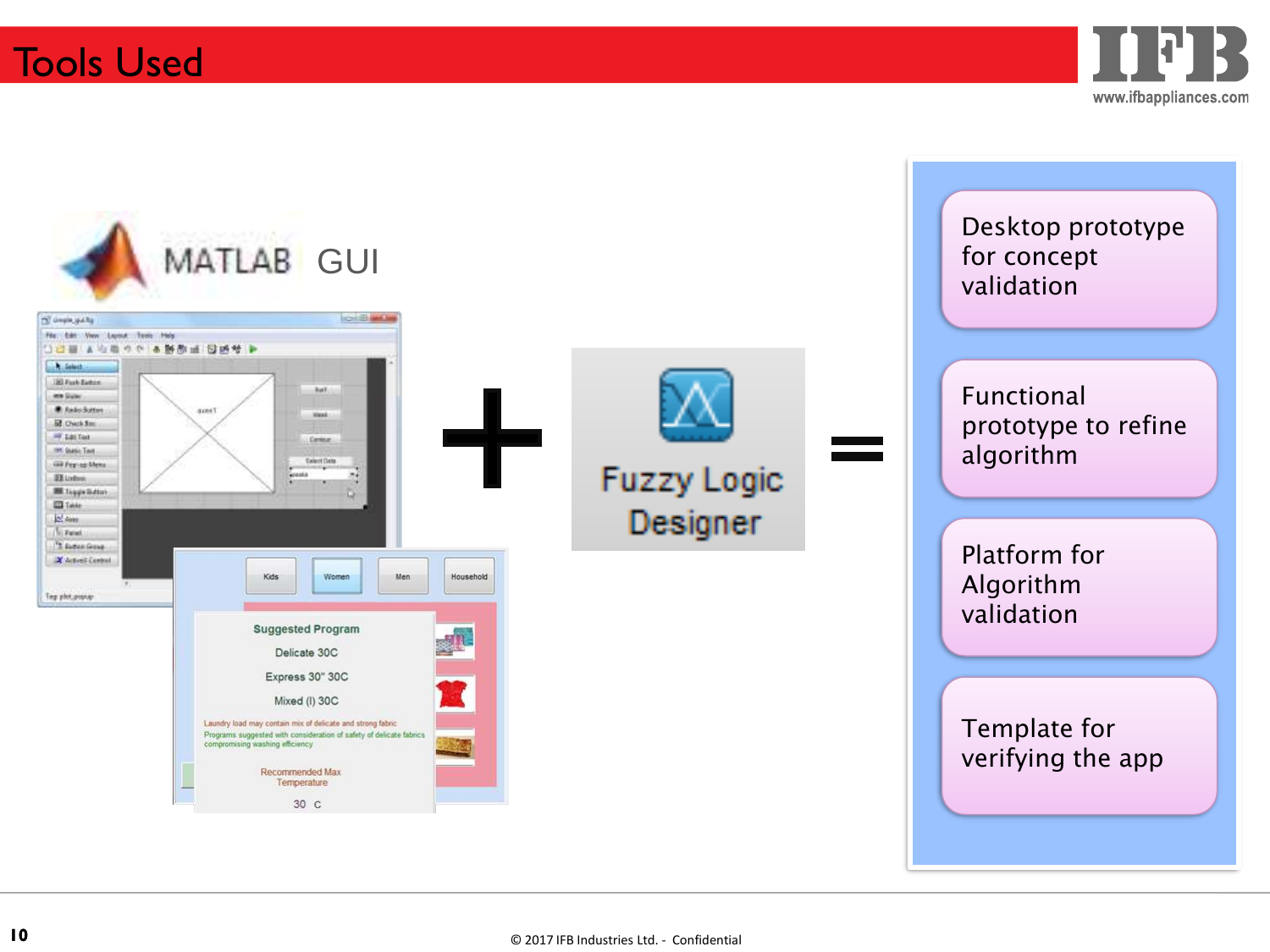



- The concept prototype on the MATLAB was used for initial usability testing with potential users.
- This helped in identifying critical UI elements that could affect the performance of decision support system.
- The refined fuzzy inference system developed in MATLAB was used as standard for the mobile app development.

#### Customer response for the app:

"Nice app allows you to see machine's current running program state and remaining time. Flexible to customize programs according to our washing needs ."

"We can use it for special clothes, which should not get damaged."

"the app feels like it is designed for me."

"I didn't use the application yet before. Now I will use this application. Highlight is machine prescribes the program according to the clothes type and dirt level."